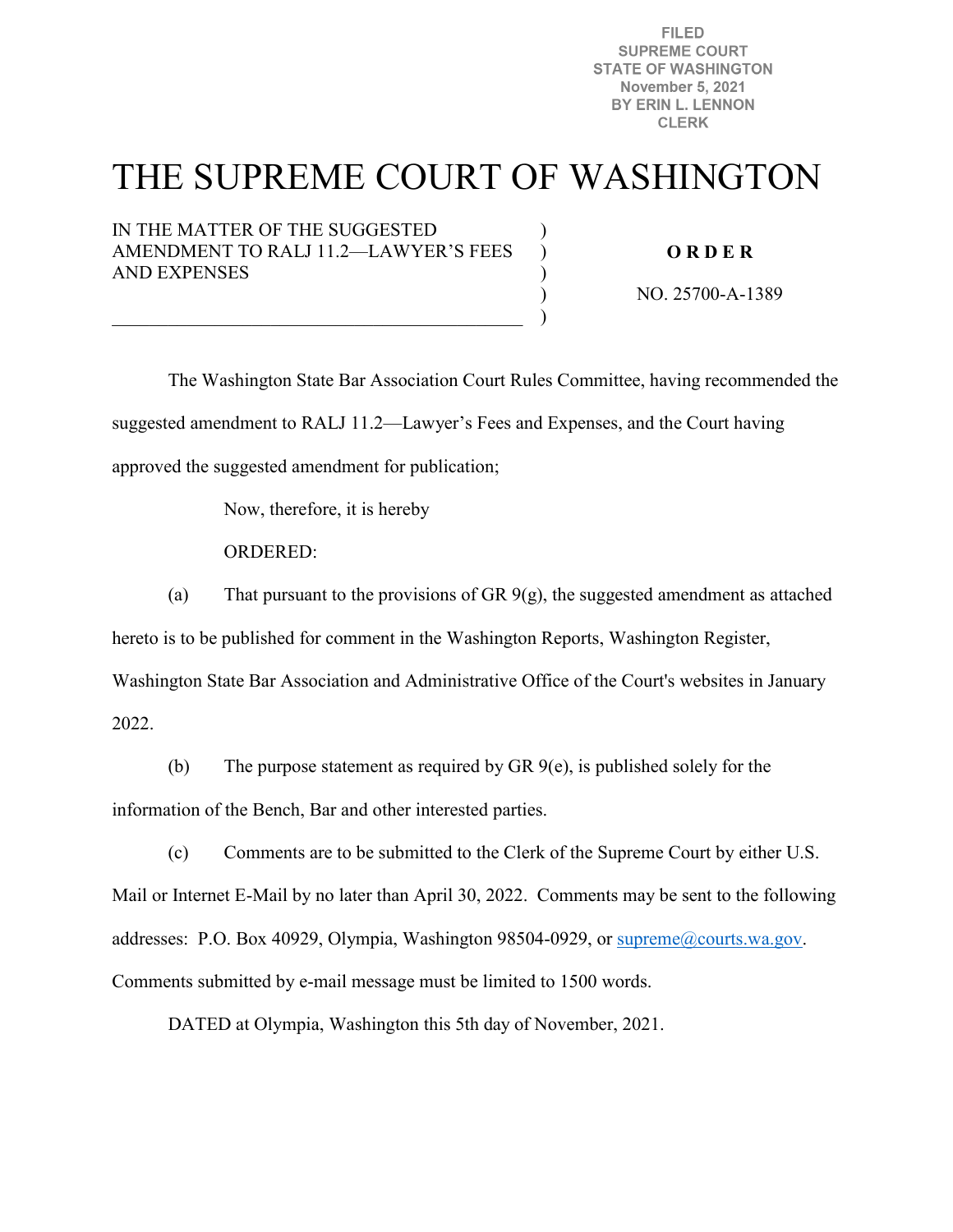Page 2 ORDER IN THE MATTER OF THE SUGGESTED AMENDMENT TO RALJ 11.2—LAWYER'S FEES AND EXPENSES

For the Court

Conzález C.J.